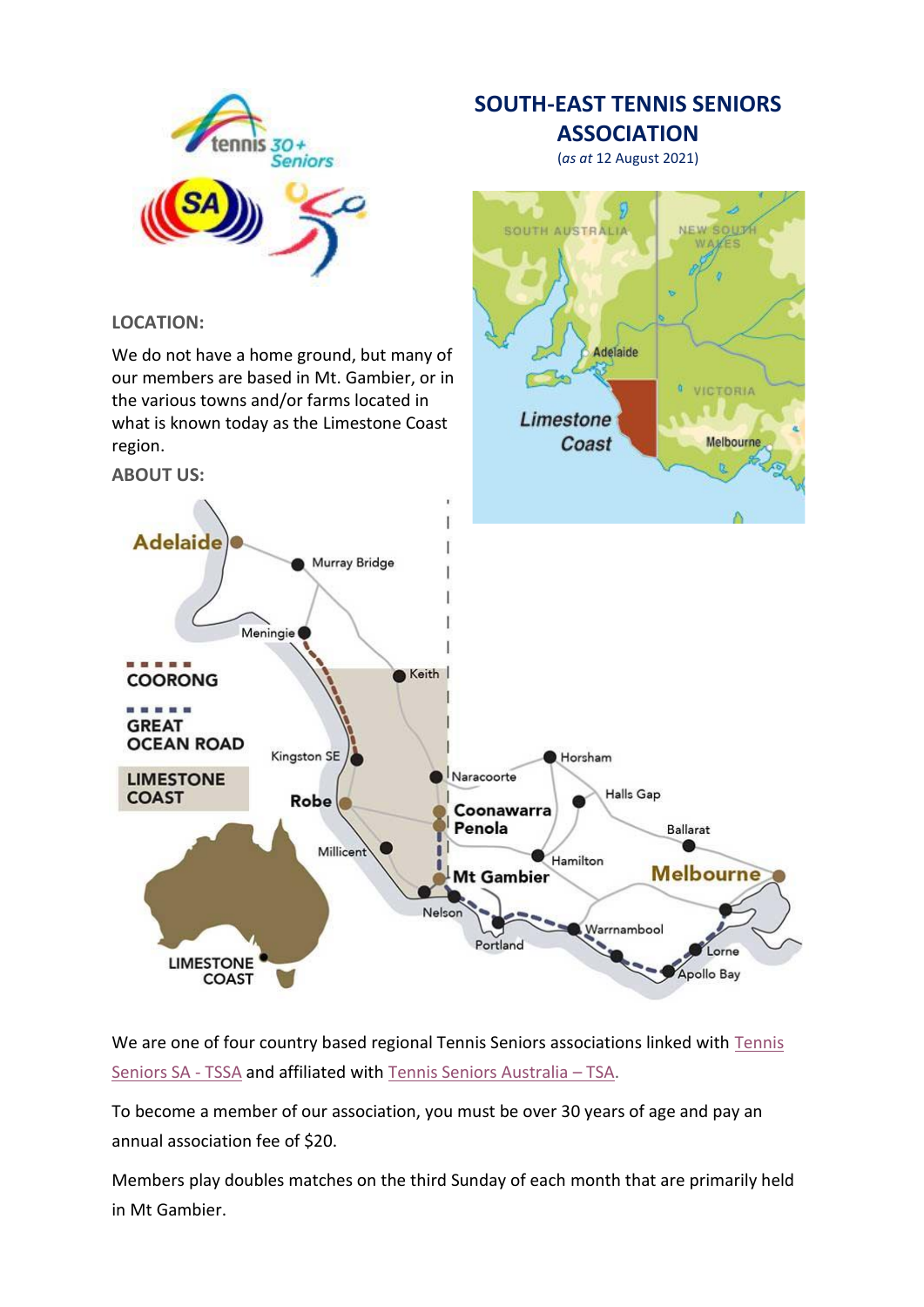Annually we organise our playing program for the upcoming season that includes venues and social events. This is very necessary as we do not have a home ground and at times venues become no longer available.

Annual events that our members participate in, include:

- February travel to Lucindale Lawn Courts where we host Murray Bridge & Districts Tennis Seniors for the first leg of the **Annual Challenge Cup**
- May **Berri Carnival**
- November travel to Murray Bridge where Murray Bridge & Districts Tennis Seniors host us for the second leg of the **Annual Challenge Cup**
- December travel to Wattle Range for our **Christmas in the Bush**

In the past we did travel to Millicent, Penola, Naracoorte, and Beachport, but due to falling membership we find ourselves primarily playing in Mt Gambier. This remains our biggest challenge to – "**attract new members!**"

In July we send representatives from our Tennis Seniors association to meet with representatives from the City association (TSSA) and representatives from the three other country regional Tennis Seniors associations, to share plans and discuss new ideas. We exchange details of our respective calendar of events that are then placed on the TSSA website for the benefit of all SA Tennis Seniors players who can be assured of a warm welcome at our various events.

## **HISTORY:**

The inaugural meeting of South-East Veteran Tennis was held in 1990.

For 14 years (1990-2008) Bruce WHITE was President. During this time, the organisation had a name change to South-East Tennis Seniors, to attract more members in the 35-45 Year age group.

At the 2008 AGM, Bruce and Fay WHITE were both awarded Life Membership of the club in recognition of their equal partnership and tireless input for an unbroken 14 years.

Tut AGNEW was elected President in 2008, followed by Robin EY and then our current President Trish DOUGLAS, who was elected in 2014.